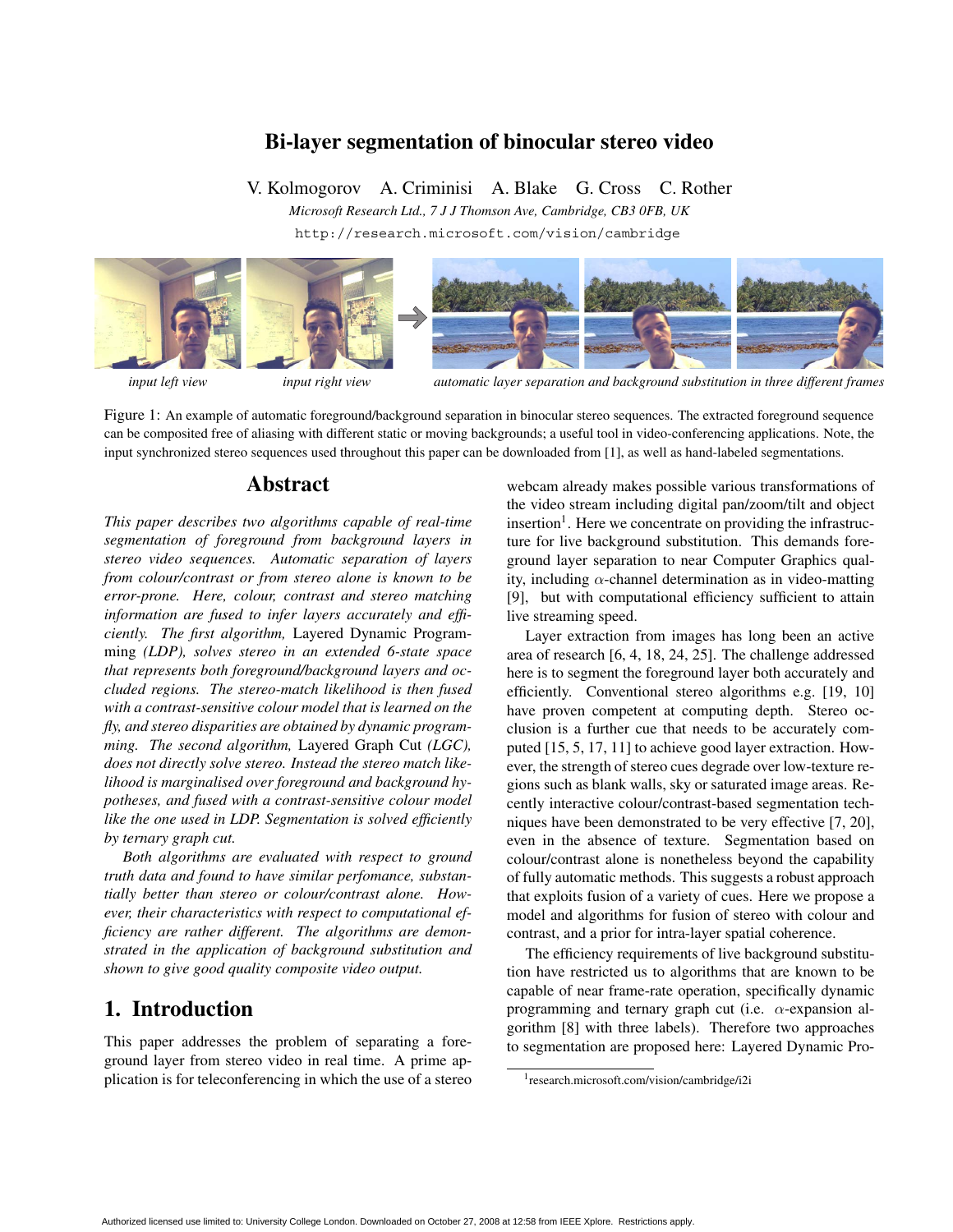

Figure 2: **Segmentation by fusing colour, contrast and stereo.** Results of three different segmentation algorithms run on the left input image of fig. 1 (see [2] or video in the CD-ROM proceedings for more examples). (**a**) Stereo-based segmentation. (**b**) Colour/contrast-based segmentation. (**c**) The algorithm proposed here, by fusing colour, contrast and stereo achieves more accurate segmentation. The foreground artefacts visible in (a) and (b) (marked in red) are corrected in (c), where the person and chair are correctly extracted. Note, we do not just combine images (a) and (b) to produce (c); see text for algorithmic details.

gramming (LDP) and Layered Graph Cut (LGC). Each works by *fusing* likelihoods for stereo-matching, colour and contrast to achieve segmentation quality unnattainable from either stereo or colour/contrast on their own (see fig. 2). This claim is verified by evaluation on stereo videos with respect to ground truth (section 5). Finally, efficient postprocessing for matting [13] is applied to obtain good video quality as illustrated in stills and accompanying video in the CD-ROM proceedings.

The paper is organised as follows. In section 2 we describe components of our probabilistic model that are common in both techniques. In sections 3 and 4 we present LDP and LGC algorithms, respectively. Experimental results are given in section 5. Finally, section 6 contains conclusions. Note that due to space limitations some details of the algorithms have been omitted, but can be found in [16].

# **2. Probabilistic models for bi-layer segmentation of stereo images**

First we outline the probabilistic structure of the stereo and colour/contrast models.

### **2.1 Notation and basic framework**

Pixels in the left and right images are  $m, n$  respectively and index either the entire images, or just a pair of matching epipolar lines, as required. Over epipolar lines, the intensity functions from left and right images are

$$
\mathbf{L} = \{L_m, m = 0, \ldots, N\}, \; \mathbf{R} = \{R_n, n = 0, \ldots, N\}.
$$

Stereo disparity along the cyclopean<sup>2</sup> epipolar line is  $\mathbf{d} =$  ${d_k, k = 0, \ldots, 2N}$  and disparity is simply related to image coordinates:

$$
d_k = m - n
$$
 with  $m = \frac{(k + d_k)}{2}$  and  $n = \frac{(k - d_k)}{2}$ . (1)



Figure 3: **Disparity and the cyclopean image.** Notation conventions for left and right epipolar lines with pixel coordinates  $m, n$ , cyclopean coordinates k and stereo disparity  $d = m - n$ . Possible matching path shown dashed (*cf.* [5, 10]).

Left and right pixels are ordered by any particular matching path (fig. 3) to give  $2N$  cyclopean pixels

$$
\mathbf{z} = \{z_k, k = 0, \ldots, 2N\},\
$$

where  $k = m + n$ . Only single-step horizontal and vertical moves are allowed — no diagonal or multistep moves. This means that, for a given path, **z** consists of a sequence of  $L_m$  and  $R_n$  elements, such that each left and right pixel appears exactly once on the path. This is essential to a consistent probabilistic interpretation, as explained shortly. In addition an array **x** of state variables, either in cyclopean coordinates  $\mathbf{x} = \{x_k\}$  or image coordinates  $\mathbf{x} = \{x_m\}$ , takes values  $x_k \in \{F, B, O\}$  according to whether the pixels is a foreground match, a background match or occluded.

Sets of model parameters:  $\Phi$  are defined for priors on stereo; Θ for colour/contrast and match likelihoods. Details are given later. This enables Gibbs energies to be defined, in terms of probabilistic models, which are globally minimised to obtain a segmentation. The LDP algorithm minimises, independently over each epipolar line, an energy  $E(\mathbf{z}, \mathbf{d}, \mathbf{x}; \Theta, \Phi)$  in which there is explicit dependency on disparity **d**. The presence of parameters Φ indicates that the LDP energy incorporates priors on stereo disparity as a further constraint on the solution for segmentation. Conversely LGC minimises, globally over an image, an energy  $E(\mathbf{z}, \mathbf{x}; \Theta)$  in which disparity variables do not explicitly appear.

#### **2.2. Likelihood for stereo**

We need to model the stereo-matching likelihood function  $p(\mathbf{z} \mid \mathbf{x}, \mathbf{d})$  and this is expanded as

$$
p(\mathbf{z} \mid \mathbf{x}, \mathbf{d}) = \prod_{k} p(z_k \mid x_k, d_k, z_1, \dots, z_{k-1})
$$

$$
= K(\mathbf{z}) \prod_{k} \exp{-\mathcal{L}_k(x_k, d_k)} \qquad (2)
$$

<sup>&</sup>lt;sup>2</sup>cyclopean here means mid-way between left and right input cameras.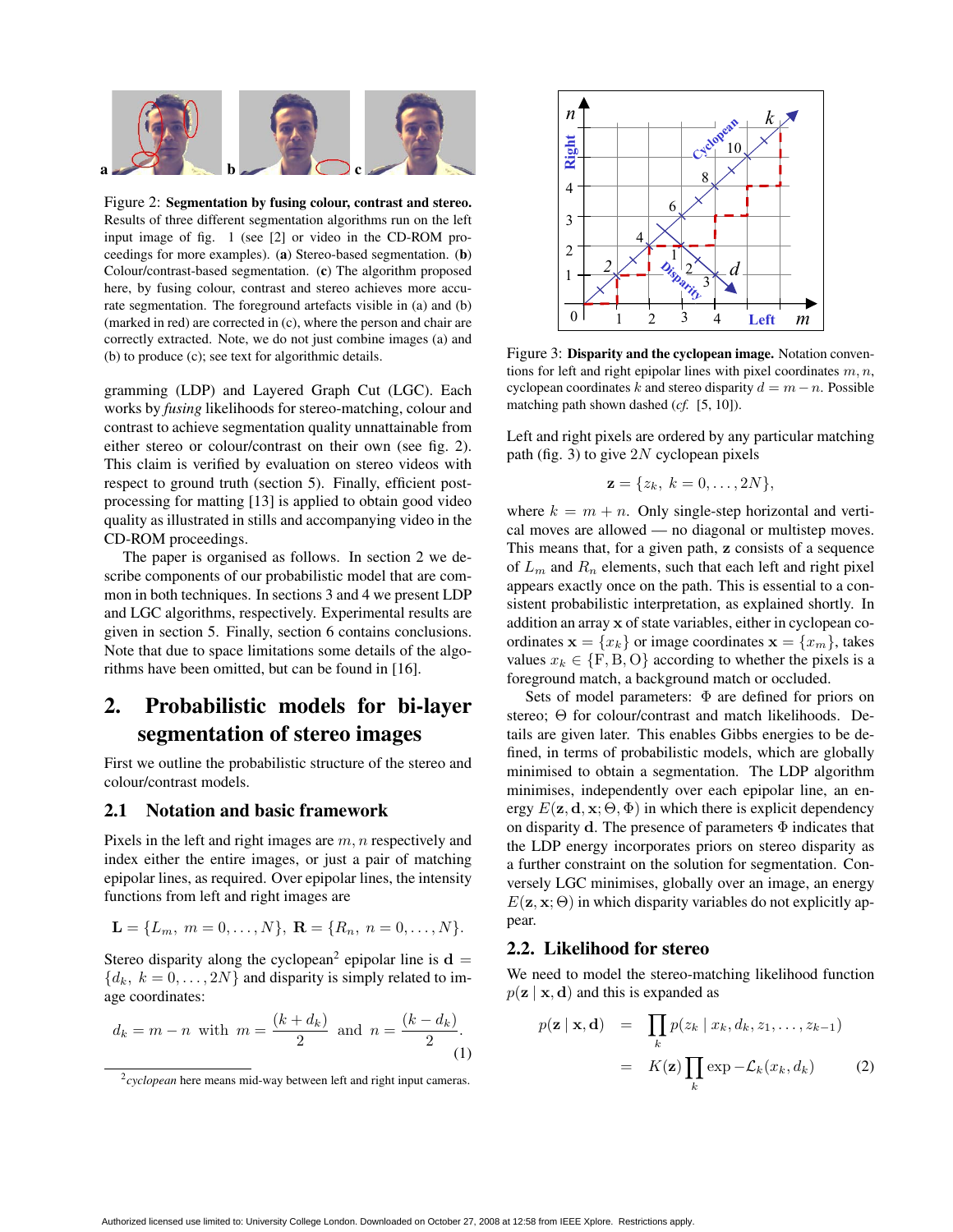

Figure 4: **Likelihood model:** the empirical log-likelihood ratio  $-\mathcal{L}_k$  is shown for stereo matches, plotted here as a function of the NSSD measure  $N(L^P, R^P)$ , using the ground truth stereo data "Teddy" from the Middlebury set [3]. Note the linearity in the region of  $\mathcal{L} = 0$ , where most data falls. Similar behaviour has been observed for other ground-truth datasets.

where the pixelwise negative log-likelihood *ratio*, for match vs. non-match, is

$$
\mathcal{L}_k(x_k, d_k) = -\log p(z_k \mid x_k, d_k, z_1, \dots, z_{k-1})
$$
  
+ 
$$
\log p(z_k \mid x_k = 0).
$$
 (3)

According to the definition,  $\mathcal{L}_k(x_k = 0, d_k) = 0$ . Commonly [22] stereo matches are scored using SSD (sumsquared difference), that is  $L^2$ -norm of difference between image patches  $L_m^{\rm P}$ ,  $R_n^{\rm P}$  surrounding hypothetically matching pixels m, n. Like [11, 12] we model  $\mathcal{L}_k$  using SSD with additive and multiplicative normalisation for robustness to non-Lambertian effects (NSSD - normalized SSD):

$$
\mathcal{L}_k(x_k, d_k) = \begin{cases} M(L_m^P, R_n^P) - M_0 & \text{if } x_k \in \{F, B\} \\ 0 & \text{if } x_k = O, \end{cases}
$$
\n(4)

where  $M = \lambda N$  with  $\lambda$  a constant, and

$$
N(L^{P}, R^{P}) = \frac{1}{2} \frac{\|L^{P} - R^{P}\|^{2}}{\|L^{P} - \overline{L^{P}}\|^{2} + \|R^{P} - \overline{R^{P}}\|^{2}} \in [0, 1].
$$
\n(5)

This model has been tested against the Middlebury datasets [3] and found to be reasonable — an example of results is given in fig. 4. Such analysis gives also useful working values for  $\lambda$  (typical value for monochrome images is  $\lambda =$ 10, which holds for a variety of patch sizes; we used  $3 \times 7$ patches for LGC and  $5 \times 5$  patches for LGC). For  $M_0$  this analysis yields value of approximately 0.3. However, we found that discriminatively learned  $M_0$  is usually larger: a typical value is  $M_0 = 0.4$ , and that value gives better error rates in practice.

#### **2.3 Stepwise restriction for matching paths**

Previous algorithms e.g. [10, 14] have allowed multiple and/or diagonal moves on the stereo matching paths. However, the single-step restriction (fig. 3) allows for a consistent probabilistic interpretation of the sequence matching

problem to exist (see [16] for details). With the restriction in place, each element  $L_m$  and  $R_n$  is "explained" once and only once: it appears once and only once as  $z_k$  in the  $p(z_k | ...)$  term of (2), as required. The existence of a probabilistic interpretation then allows a consistent account of fusion of different modalities, by multiplication of likelihoods. The practical benefit is that the weighting coefficients of the various energy terms are mostly determined automatically, from statistics, rather than having to be set by hand.

### **2.4. Likelihood for colour**

Following previous approaches to two-layer segmentation [7, 20] we model likelihoods for colour in foreground and background using Gaussian mixtures in RGB colour space, learned from image frames labelled (automatically) from earlier in the sequence. In addition, the background model is enhanced by mixing in a probability density learned, for each pixel, by pixelwise background maintenance [21, 23].

The foreground colour model  $p(z \mid x = F)$  is simply a spatially global Gaussian mixture learned from foreground pixels. In the background there is a similar learned Gaussian mixture  $p(z \mid x = B)$  and also a per-pixel single Gaussian density  $p_k(z_k)$  available wherever the stability flag  $s_k \in$  $\{0, 1\}$  indicates that there has been stasis over a sufficient number of previous frames. The occluding state  $x = 0$ refers to background pixels and therefore shares a colour model with  $x = B$ . The combined colour model is then given by an energy  $U_k^C$ :

$$
U_k^C(z_k, x_k) = -\log p(z_k | x_k) \text{ if } x = \mathbf{F}, \qquad (6)
$$

and for  $x = B, O$ :

$$
U_k^C(z_k, x_k) = -\log \left[ (1 - \frac{s_k}{2}) p(z_k | x_k = B) + \frac{s_k}{2} p_k(z_k) \right]
$$
\n(7)

a mixture between the global background model and the pixelwise one. This approach is both powerful and robust: pixelwise densities  $U_k^{\overrightarrow{C}}$  are typically strongly peaked, and hence very informative, but sensitive to movement in the background. That sensitivity is robustified by adding in the general background distribution  $p(z_k|x_k = B)$  as the contamination component in the mixture.

#### **2.5 Contrast model**

There is a natural tendency for segmentation boundaries to align with contours of high image contrast. Similarly to [7], this is represented by an image energy of the form

$$
V_{k,k'} = F_{k,k'}[x_k, x_{k'}]V^*(z_k, z_{k'}),
$$
 (8)

where  $k, k'$  are neighbouring pixel-pairs in the cyclopean image. Function  $F_{k,k'}[x_k, x_{k'}]$  is the potential coefficient which implements geometric constraints (it must be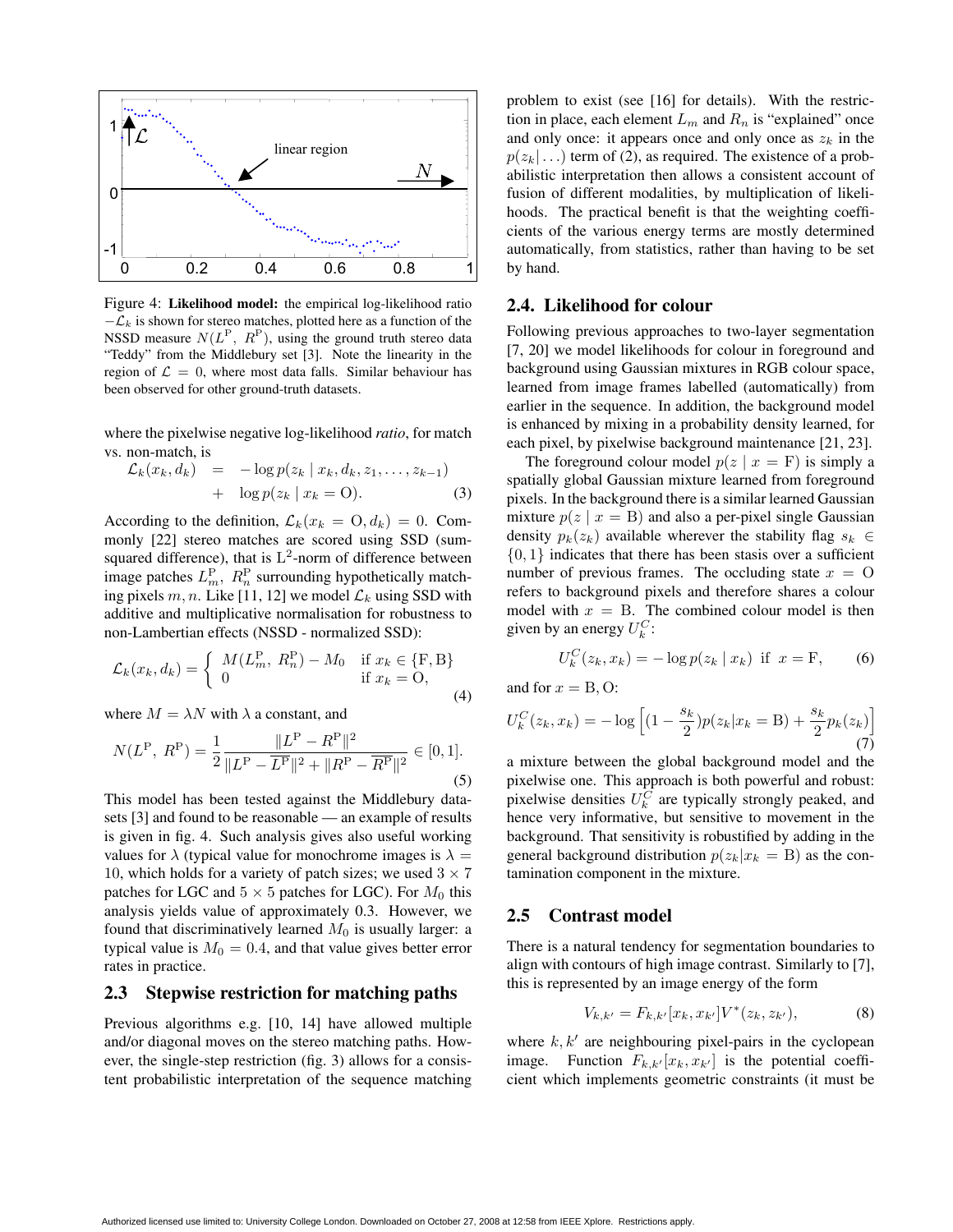anisotropic because of epipolarity). The exact form of  $F_{k,k'}$ is different for LDP and LGC, and it is given later in corresponding sections. The term  $V^*$  applies contrast sensitivity:

$$
V^*(z, z') = \frac{1}{1+\epsilon} \left( \epsilon + \exp{-\frac{\|z - z'\|^2}{2\sigma^2}} \right) \tag{9}
$$

with  $\sigma^2 = \langle ||z - z'||^2 \rangle$ , a mean over all pairs of neighbours in the left and right images.

The energy made by summing up  $V_{k,k'}$  in fact represents an Ising prior for labelling coherence, modified by a contrast factor that acts to discount partially the coherence terms. The constant  $\epsilon$  is a "dilution" constant for contrast, previously [7] set to  $\epsilon = 0$  for pure colour segmentation. Here,  $\epsilon = 1$  is more appropriate — diluting the influence of contrast in recognition of the increased diversity of segmentation cues.

# **3. Layered Dynamic Programming (LDP)**

The LDP algorithm solves for disparity over individual scanlines on the (virtual) cyclopean image  $z_k$ . It is based on the classic dynamic programming approach [10, 19] together with augmentation of the state space to handle occlusion [11, 12]. The 4-state model of [12] is described in section 3.1. The foreground/background states are then added in the 6-state model (section 3.2).

## **3.1 4-state stereo with occlusions**

This can be expressed concisely as a 4-state system that is summarised in fig. 5. A basic 4-state system is annotated with transitions and associated energy terms to define a global energy

$$
E(\mathbf{z}, \mathbf{d}, \mathbf{x}; \Theta, \Phi) = \sum_{k} E_k(d_k, d_{k-1}, x_k, x_{k-1}) \quad (10)
$$

where  $x_k \in \{M, O\}$  in which M denotes a stereo match and O an occlusion. Each  $E_k(\ldots)$  term consists of the sum

$$
E_k = U_k^{\text{M}} + V_{k-1,k} \tag{11}
$$

of a cost  $V_{k-1,k}$  of transition  $k-1 \rightarrow k$  (on arcs) and a state cost  $U_k^{\text{M}}$  (inside nodes) on the diagram of fig. 5. The occluding state  $x_k = 0$  is split into two sub-states (red circles in fig. 5), left-occluding and right-occluding (which do not intercommunicate, reflecting geometric constraints). The matching state  $x_k = M$  also has two substates (green circles in fig. 5):

Left match if 
$$
d_k = d_{k-1} + 1
$$
 (12)  
Right match if  $d_k = d_{k-1} - 1$ 



Figure 5: **State space for stereo matching with occlusion.** Matched and occluded states (each in left and right versions) form a 4-state system. Successive pixels along a cyclopean epipolar line (fig. 3) incur a cost increment (e.g. b) for the arc  $k - 1 \rightarrow k$  traversed, plus an increment (e.g.  $M_0$ ) for the new node k.

representing the typical stepwise progress of the matching path as in figure 3. There are a total then of 4 possible states:  $x_k \in \{L\text{-match}, R\text{-match}, L\text{-occ}, R\text{-occ}\}.$ 

The model has a number of parameters  $\Phi$  ${a_0, b_0, a, b, c}$  which specify the stereo prior over matching paths. It might seem problematic that so many parameters need to be set, but in fact they can be learned from previous labelled frames as follows:

$$
b_0 = \log(2W_O) \ \ b = \log(2W_M) \tag{13}
$$

where  $W_M$  and  $W_O$  are the mean widths of matched and occlusion regions respectively. This follows simply from the fact that  $2 \exp{-b}$  is the probability of escape from a matched state, and similarly for  $2 \exp(-b_0)$  in an occluded state. Then consideration of viewing geometry (details omitted) indicates:

$$
a = \log(1 + D/b) - \log(1 - 1/W_M), \tag{14}
$$

where  $D$  is a nominal distance to objects in the scene and  $b$ is the interocular distance (camera baseline). Lastly, probabilistic normalisation demands that

$$
c = -\log(1 - 2e^{-b} - e^{-a})
$$
 and  $a_0 = -\log(1 - 2e^{-b_0}),$ 

so there are really just 3 independent parameters in Φ. Match costs inside nodes are defined in terms of match likelihood energy, as in (4). The total energy is then minimised by Dynamic Programming in a manner similar to [11].

#### **3.2 6-state stereo with occlusion and layers**

Next, we distinguish foreground and background layers and use an extended 6-state algorithm in which matched states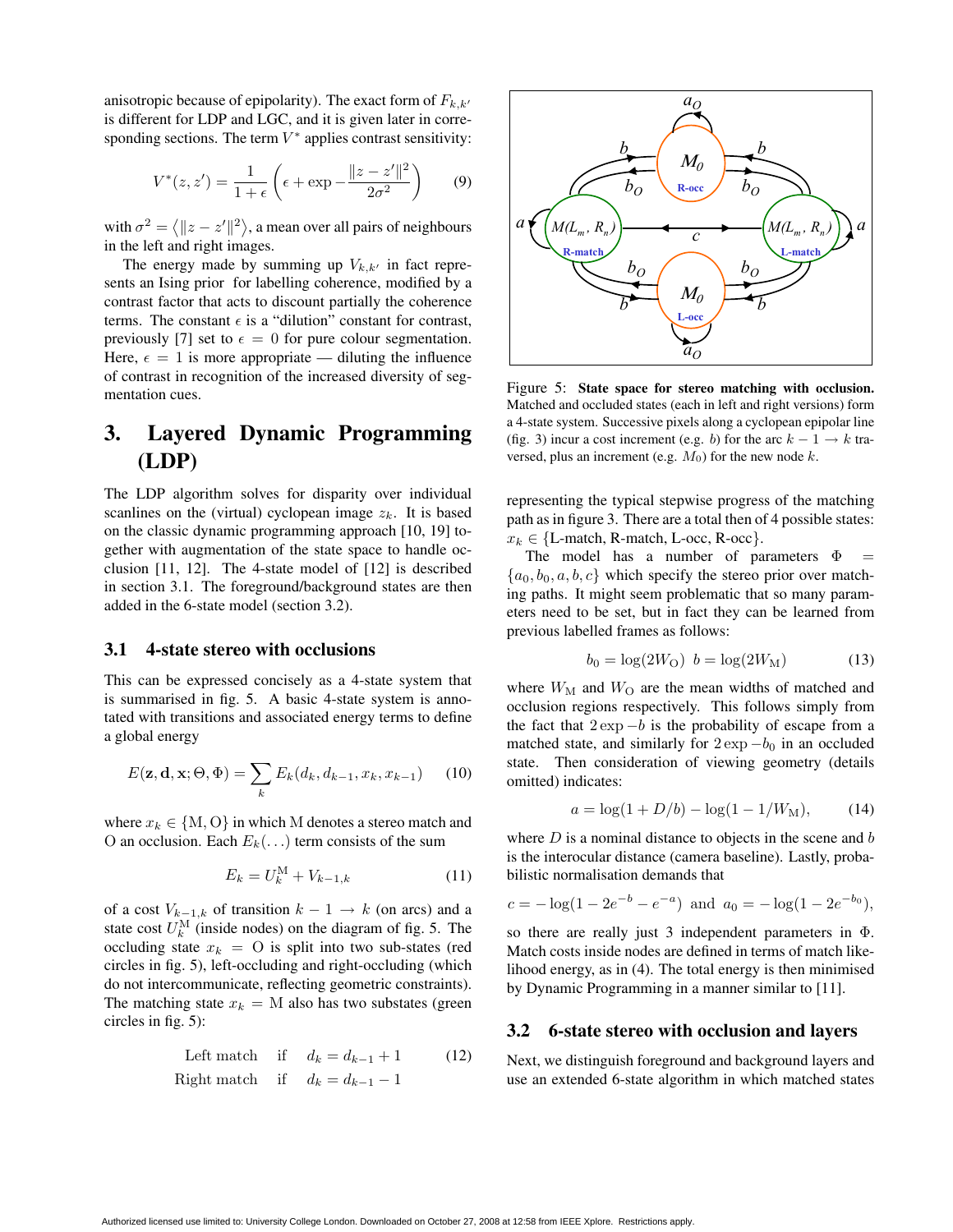

Figure 6: **Extended state space for LDP** in which the matched state of fig. 5 is split into a foregound and a background substate. Note that from the foreground state (yellow circles), only the *right* occluding state is accessible, and from background (blue circles) only the *left* occluding state, constraints of the geometry of occlusion.

from the 4-state system are split into foreground and background substates. The diagram of fig. 5 is cut by the splitting of the matched states and unfolded into the diagram of fig. 6. There are now a total of 6 possible states:  $x_k \in \{L\text{-match-F}, R\text{-match-F}, L\text{-match-B}, R\text{-match-B}, L\}$ occ, R-occ}. The model has a number of parameters  $\Phi =$  $\{a_F, a_B, a_O, b_F, b_B, b_{OF}, b_{OB}, c_F, c_B\}$  all of which can be set from statistics and geometry as before, but now statistics are collected separately for the  $x_k = F$  and  $x_k = B$  conditions.

# **3.3 The 6-state model with disparity-pull and colour/contrast fusion**

Now the stereo infrastructure for LDP is capable of representing the two layers, it remains to add in energies for the colour and contrast likelihoods. The full energy for stereo matching, per cyclopean pixel, is now

$$
E_k = U_k^{\text{M}} + V_{k-1,k} + U_k^{\text{C}} + U_k^{\text{D}}
$$
 (15)

where  $U_k^{\text{M}}$  and  $V_{k-1,k}$  are respectively the node and transition energies from section 3.2. The nodal energy is now extended, from  $U_k^{\text{M}}$  to  $U_k^{\text{M}} + U_k^{\text{C}} + U_k^{\text{D}}$ , to take account of additional colour and "disparity-pull" information, respectively. The colour energy term  $U_k^{\text{C}}$  is as described earlier (6). The disparity-pull energy

$$
U_k^{\mathcal{D}}(z_k, x_k) = -\log p(d_k | x_k)
$$
 (16)

represents the pull of each layer towards certain disparities, as determined by the densities  $p(d_k|x_k = F, B, O)$ which are learned as Gaussians from labelled data in previous frames. Typically this term pulls the foreground/background layers towards larger/smaller values of disparity respectively.

Finally, the transition component  $V_{k-1,k}$  from the 6-state model is further modified to take account of contrast (8). This is done by modifying each transition energy between occluding and foreground states (fig. 6) as follows:

$$
b_F \to b_F V^*(z_{k-1}, z_k)
$$
 and  $b_{OF} \to b_{OF} V^*(z_{k-1}, z_k)$ , (17)

where  $V^*$  is the contrast term defined earlier (9). Note that colour/contrast in the 6-state model have to be computed jointly over left and right images (see [16] for details).

Now the full 6-state system, augmented both for bi-layer inference and for fusion of colour/contrast with stereo can be optimised by dynamic programming as before. Results of this approach are shown below in section 5, but in the meantime the alternative LGC algorithm is described.

# **4. Layered Graph Cut (LGC)**

Layered Graph Cut (LGC) determines segmentation **x** as the minimum of an energy function  $E(\mathbf{z}, \mathbf{x}; \Theta)$ , in which, unlike LDP, stereo disparity **d** does not appear explicitly. Instead, disparity is marginalised to give a likelihood  $p(\mathbf{L} \mid \mathbf{x}, \mathbf{R})$ , in which stereo-match likelihoods have been aggregated to compute support for each of the three labels in **x**: foreground, background and occlusion (F, B, O). The segmentation is ternary so the  $\alpha$ -expansion form of graphcut [8] is needed. Space forbids a detailed description of the LGC algorithm, however, it represents another, very effective way of implementing the colour-stereo fusion idea. Therefore, it was felt important to include a sketch of the method. A particular difference between LDP and LGC is that LGC is specified with respect to one (*e.g.* left) image, rather than the cyclopean frame as in LDP.

The energy function for LGC is composed of three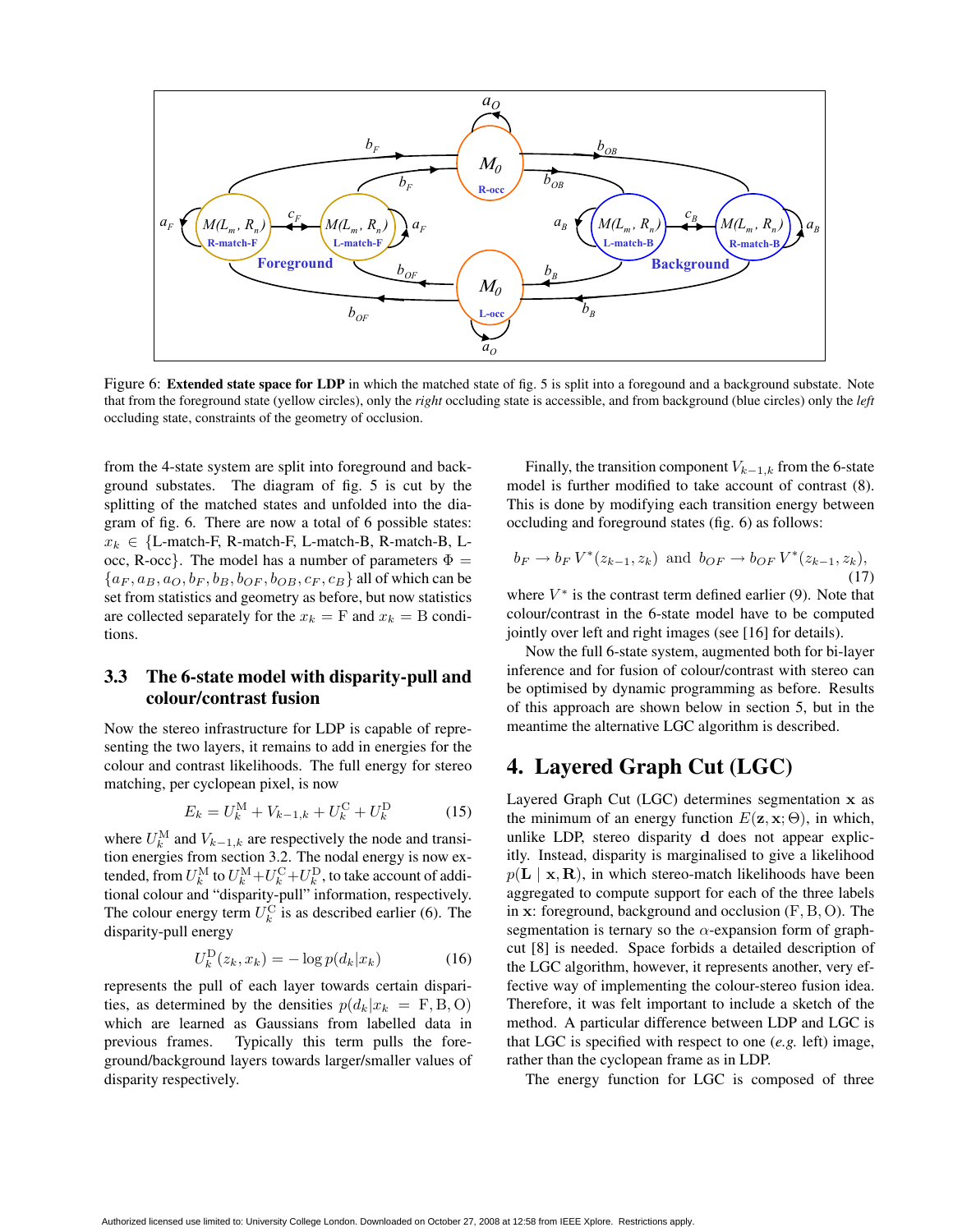terms:

$$
E(\mathbf{z}, \mathbf{x}; \Theta) = U^{\mathcal{C}}(\mathbf{z}, \mathbf{x}; \Theta) + V(\mathbf{z}, \mathbf{x}; \Theta) + U^{\mathcal{S}}(\mathbf{z}, \mathbf{x}), \tag{18}
$$

representing energies for colour-likelihood, spatial coherence/contrast and stereo likelihood respectively. The colour energy is simply a sum over pixels in the left image

$$
U^{\mathcal{C}}(\mathbf{z}, \mathbf{x}; \Theta) = \sum_{m} U_{m}^{\mathcal{C}}(L_{m}, x_{m}) \tag{19}
$$

of the pixelwise colour energy defined earlier (6). The coherence/contrast energy is a sum of pairwise energies of the form (8) where coefficient  $F_{m,m'}$  is defined as follows. For vertical and diagonal cliques it acts as a switch active across a transition in or out of the foreground state:  $F_{m,m'}[x,x'] = \gamma$  if exactly one variable  $x, x'$  equals F, and  $F_{m,m'}[x, x'] = 0$  otherwise. For horizontal lines it implements geometric constraints:  $F_{m,m'}[x, x']$  is infinity for transitions O→B and F→O, and zero for all other transitions.

#### **4.1 Marginalisation of stereo likelihood**

The remaining term in (18) is  $U^{S}(\mathbf{z}, \mathbf{x})$  which captures the influence of stereo matching likelihood on the probability of a particular segmentation. It is defined to be

$$
U^{\rm S}(\mathbf{z}, \mathbf{x}) = \sum_{m} U^{\rm S}_{m}(x_m)
$$
 (20)

where 
$$
U_m^{\rm S}(x_m) = -\log p(L_m|x_m, \mathbf{R}) + \text{const},
$$
 (21)

$$
p(L_m|x_m, \mathbf{R}) = \sum_{d} p(L_m|x_m, d_m = d, \mathbf{R}) p(d_m = d|x_m)
$$
\n(22)

— marginalizing over disparity, and the distributions  $p(d_m = d|x_m)$  for  $x_m \in \{F, B\}$  are learned from labelled data in previous frames. The const term in (21) allows us to make use of the likelihood-ratio model of section 2.2 for stereo matches, giving

$$
U_m^{\rm S}(x_m) = -\log \left[ \sum_d p(d_m = d | x_m) \exp{-\lambda M (L_m^{\rm P}, R_n^{\rm P})} \right] - M_0.
$$
 (23)

Results of LDP and LGC are given next.

# **5. Results**

Performance of the LGC and LDP algorithms was evaluated with respect to ground-truth segmentations of every fifth frame (left view) in each of two test stereo sequences<sup>3</sup>. The data was labelled manually, labelling each pixel as background, foreground or unknown. The unknown label was used to mark mixed pixels occurring along layer boundaries. Error is then measured as percentage of misclassified pixels, ignoring "unknown" pixels.



Figure 7: **Measuring segmentation performance.** Segmentation error (percentage of misclassified pixels) is computed on the S1 sequence, with respect to ground truth. Average error values and 1-std bars are also plotted. Note that fused stereo and colour/contrast (LGC and LDP) perform substantially better than either stereo or colour/contrast alone.

**Measuring accuracy of segmentation.** Segmentation performance for the stereo sequence pair S1 (example input images in fig.1) is compared for colour/contrast, for stereo alone, and for colour/contrast and stereo fused together (fig. 7). The colour/contrast algorithm here is simply LGC in which the stereo component is switched off. The stereo-only algorithm is 4-state DP as in section 3.1. Fusion of colour/contrast and stereo by the LGC and LDP algorithms both show similarly enhanced performance compared with colour/contrast or stereo alone. As a test of robustness, the algorithms have also been tested on a sequence S2 with motion in the background (example input images in fig. 12). Two people enter the scene and move around behind a person occupying the foreground. Once again the power of fusing colour/contrast and stereo is immediately apparent (fig. 8). An example of a segmented image is shown in fig. 9 and the spatial distribution of segmentation errors is illustrated in fig. 10: errors tend to cluster closely around object boundaries.

**Background substitution in sequences.** Finally, figs. 11- 13 demonstrate the application of segmentation to background replacement in video sequences (additional results are available at [2]). Background substitution in sequences is challenging as the human eye is very sensitive to flicker artefacts. Following foreground/background segmentation,  $\alpha$ -matting has been computed using SPS [13] as a postprocess. Both the LGC and LDP algorithms give good results, with blended boundaries and little visible flicker.

 $3$ Ground truth segmentation data is available at [1].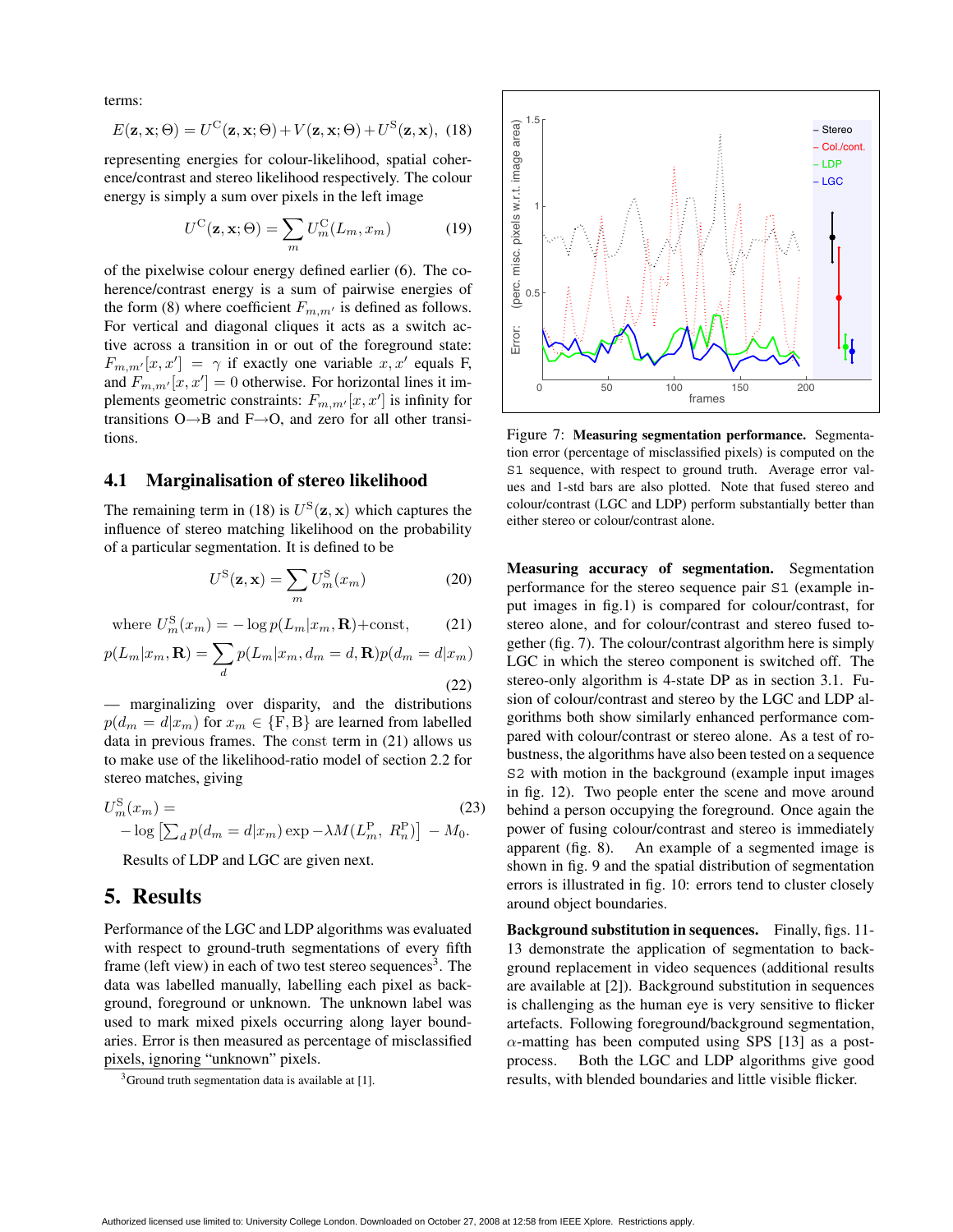

Figure 8: **Segmentation performance is robust to background motion.** As for fig. 7 but for the S2 sequence: fusion by LDP or LGC is robust to movement in the background.



Figure 9: **Extracted foreground layer** for the left view of S1, frame 100.

# **6. Conclusion**

This paper has addressed the important problem of segmenting stereo sequences. Disparity-based segmentation and colour/contrast-based segmentation alone are prone to failure. LDP and LGC are algorithms capable of fusing the two kinds of information with a substantial consequent improvement in segmentation accuracy. Moreover, both algorithms are suited for real-time implementation. Fast implementations of DP techniques are well known [10, 11]. Ternary graph cut has been applied, in our laboratory, at around 10 frames per second for  $320 \times 240$  image on a 3GHz Pentium desktop machine. Given that the segmentation accuracies of LDP and LGC are comparable, what is to choose between them? In fact the choice may depend on architecture: the stereo component of LGC can be done, in principle on a graphics co-processor, including the marginalisation over disparities. In LDP however, although stereo-match scores could be computed with the graphics coprocessor,



Figure 10: **Spatial distribution of segmentation error.** Red pixels are misclassified (with respect to ground-truth). Results for S1 at frame 100.



Figure 11: **Segmentation and background substitution.** Here we show background substitution for two frames of the S1 sequence. Visual quality of LDP and LGC results are similar.

communicating the entire cost array  $\mathcal{L}_k(x_k, d_k)$  to the general processor is beyond the bandwidth limitations of current GPU designs. On the other hand LDP is economical in memory usage, in that it can proceed scanline by scanline.

In conclusion, we have demonstrated properties of the LDP and LGC algorithms and underlying model as follows.

- Fusion of stereo with colour and contrast can be captured in a probabilistic model, in which parameters can mostly be learned, or are otherwise stable.
- Fusion of stereo with colour and contrast makes for more powerful segmentation than for stereo or colour/contrast alone.
- Good quality segmentation of temporal sequences (stereo) can be achieved, without imposing any explicit temporal consistency between neighbouring frames.

## **Acknowledgements**

We thank M. Isard and R. Szeliski for helpful discussions.